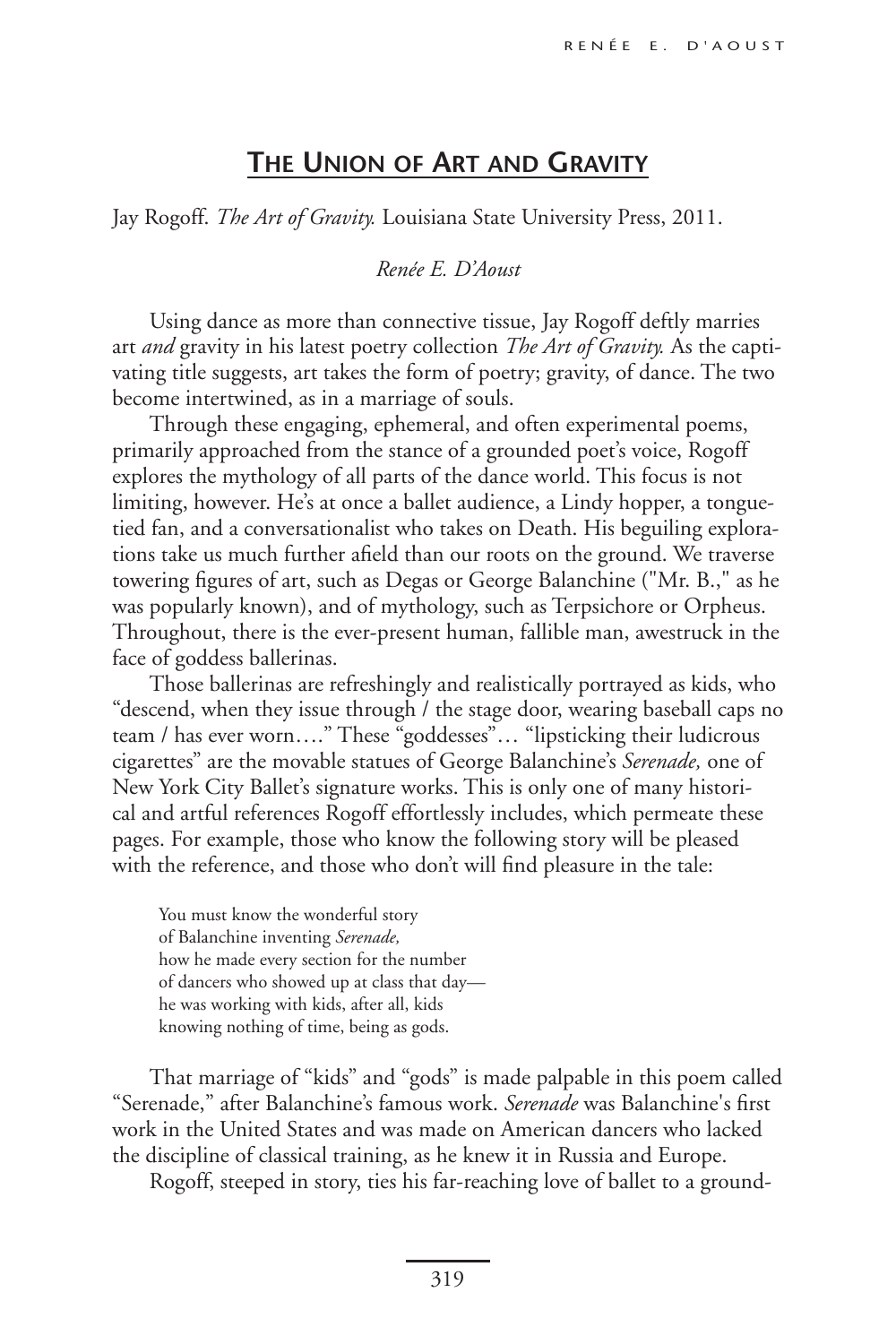ed poetics. He shows us "the luminosity of bodies at work," yet keeps his voice one with the earth, accessible. Through poetry, he connects the ineffable with the possible in much the same way that through dance, the master himself, George Balanchine, connected the goddess to the woman: "that conferral / of divinity by a man who knew, / sometimes, that terrible seductiveness / of restraint....

Rogoff, the author of three previous poetry collections and an astute dance critic, knows how to engage a thematic subject without trampling its possibilities. This is partly no doubt because he is so well versed in balletomania that his knowledge infuses each poem with enthusiasm, but it's also because he's a humble fan, willing to let these goddesses of the dance be women of the world. While he observes that dancers are superhuman, he also welcomes their fall to the earth, and this only increases their appeal and the appeal of these poems.

As dancers fall in and out of the dance, entering and leaving the stage, dancing the chaconne, eating pizza and smoking cigarettes, these performers become creatures of the gods and the underworld. Rogoff rightly celebrates them as he also celebrates his own fascination with them in this opening invocation, which reads in part:

can't I impersonate a god in the privacy of my unconscious, dance under cover of tactful night in a dark house with no fear of a true mirror?

George Balanchine speaks to Rogoff: *"you / are god / of muses."* It is true. From beyond, Mr. B. has surely given his benediction to this book.

This beautifully wrought collection shows passions inflamed and tamed, never suppressed. Rogoff is refreshingly honest about the male gaze, his male gaze, and the experience of watching a Balanchine ballerina onstage, but his reaction doesn't have to be only a male phenomenon. I swoon, too, when I watch Maria Kowroski, who graces the cover of *The Art of Gravity.*

Rogoff captures that swoon as a fall to earth; the mortal constraints of audience members represented in "The House": "Here in the fourth balcony hearts tremble / at such elevation." Yet we mortals are necessary for the dance to take place as "Bodies assemble / to watch a ballerina in a hush / of music." In another poem, we are reminded that "of all things bearing